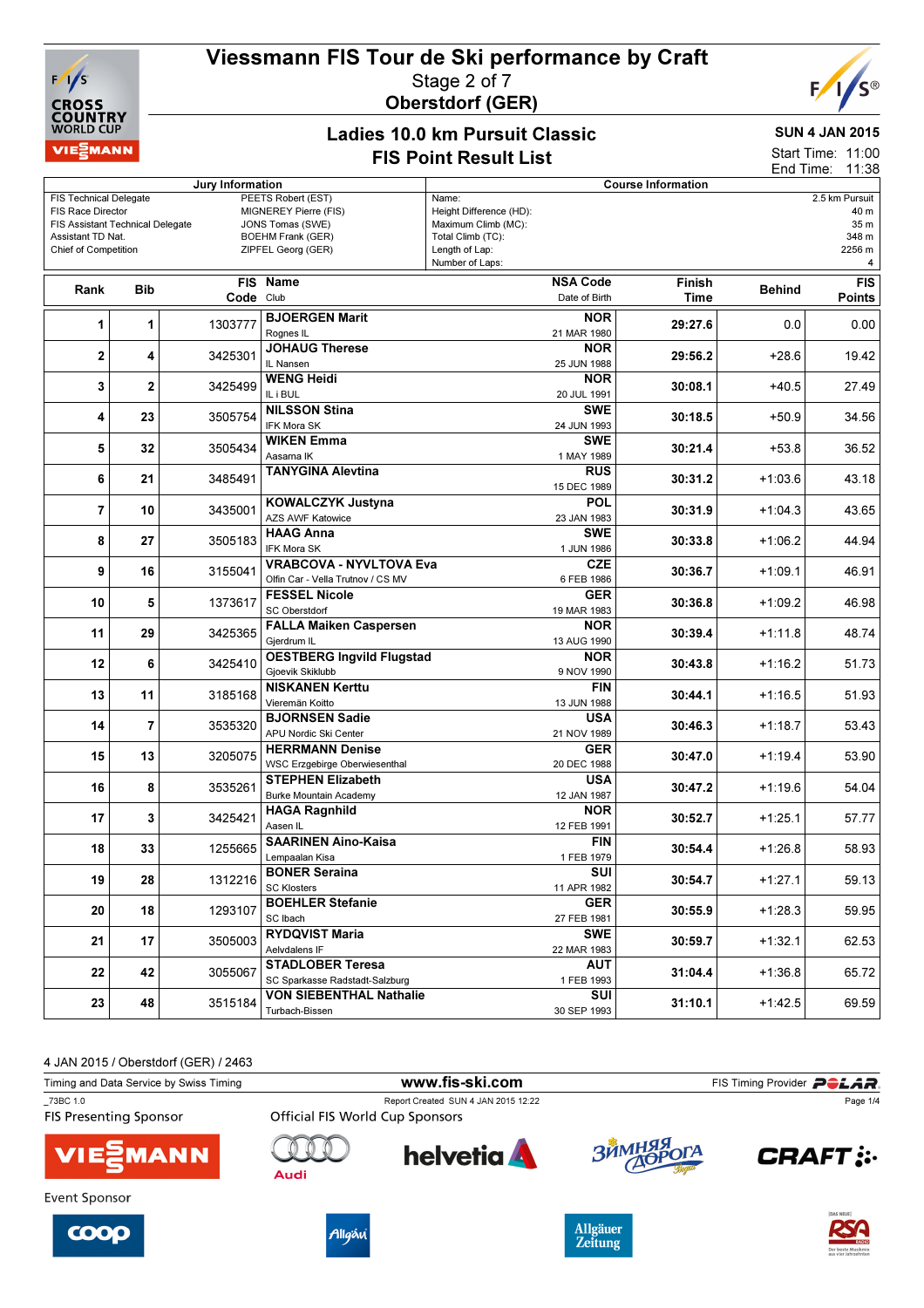

## Viessmann FIS Tour de Ski performance by Craft Stage 2 of 7 Oberstdorf (GER)



### Ladies 10.0 km Pursuit Classic FIS Point Result List

SUN 4 JAN 2015

|                   | $\overline{\phantom{a}}$ |
|-------------------|--------------------------|
| End Time: $11:38$ |                          |
| Start Time: 11:00 |                          |

| Rank | <b>Bib</b> |           | FIS Name                                               | <b>NSA Code</b>           | Finish  | <b>Behind</b> | <b>FIS</b> |
|------|------------|-----------|--------------------------------------------------------|---------------------------|---------|---------------|------------|
|      |            | Code Club |                                                        | Date of Birth             | Time    |               | Points     |
| 24   | 26         | 3185137   | <b>KYLLOENEN Anne</b>                                  | <b>FIN</b>                | 31:12.4 | $+1:44.8$     | 71.15      |
|      |            |           | Kainuun Hiihtoseura                                    | 30 NOV 1987               |         |               |            |
| 25   | 24         | 3435014   | <b>JASKOWIEC Sylwia</b>                                | <b>POL</b>                | 31:13.5 | $+1:45.9$     | 71.89      |
|      |            |           | LKS HILLTOP Wisniowa - Osieczany                       | 1 MAR 1986                |         |               |            |
| 26   | 51         | 3295088   | DE MARTIN TOPRANIN Virginia                            | ITA                       | 31:14.8 | $+1:47.2$     | 72.78      |
|      |            |           | C.S. FORESTALE DELLO STATO                             | 20 AUG 1987               |         |               |            |
| 27   | 43         | 3155249   | <b>NOVAKOVA Petra</b>                                  | <b>CZE</b>                | 31:21.8 | $+1:54.2$     | 77.53      |
|      |            |           | Lk Slovan Karlovy Vary / CS MV<br><b>IVANOVA Julia</b> | 17 AUG 1993<br><b>RUS</b> |         |               |            |
| 28   | 37         | 3485198   | Saturn                                                 | 9 SEP 1985                | 31:25.7 | $+1:58.1$     | 80.18      |
|      |            |           | <b>MONONEN Laura</b>                                   | <b>FIN</b>                |         |               |            |
| 29   | 15         | 3185114   | Hameenlinnan Hiihtoseura                               | 5 OCT 1984                | 31:28.2 | $+2:00.6$     | 81.87      |
|      |            |           | <b>SHAPOVALOVA Evgenia</b>                             | <b>RUS</b>                |         |               |            |
| 30   | 41         | 3485221   | Uralets                                                | 15 JUN 1986               | 31:30.1 | $+2:02.5$     | 83.16      |
| 31   | 45         | 3505069   | <b>LINDBORG Sara</b>                                   | <b>SWE</b>                | 31:32.9 | $+2:05.3$     | 85.06      |
|      |            |           | Falun-Borlaenge SK                                     | 30 NOV 1983               |         |               |            |
| 32   | 49         | 3295170   | <b>BAUDIN Francesca</b>                                | ITA                       | 31:33.5 | $+2:05.9$     | 85.47      |
|      |            |           | <b>GRUPPO SCIATORI FIAMME GIALLE</b>                   | 25 NOV 1993               |         |               |            |
| 33   | 54         | 3505223   | <b>SOEDERLUND Helene</b>                               | <b>SWE</b>                | 31:36.9 | $+2:09.3$     | 87.78      |
|      |            |           | IFK Mora SK<br><b>DEBERTOLIS Ilaria</b>                | 9 MAY 1987                |         |               |            |
| 34   | 47         | 3295144   | G.S. FIAMME ORO MOENA                                  | ITA<br>17 SEP 1989        | 31:38.4 | $+2:10.8$     | 88.80      |
|      | 35<br>34   | 3185256   | <b>PARMAKOSKI Krista</b>                               | FIN                       |         |               |            |
|      |            |           | Ikaalisten Urheilijat                                  | 12 DEC 1990               | 31:38.6 | $+2:11.0$     | 88.93      |
|      |            |           | <b>JEAN Aurore</b>                                     | <b>FRA</b>                |         |               |            |
| 36   | 20         | 3195056   | Douanes SC Grandvaux                                   | 25 JUN 1985               | 31:45.6 | $+2:18.0$     | 93.69      |
| 37   | 50         | 3055085   | <b>SCHWARZ Nathalie</b>                                | <b>AUT</b>                | 31:49.7 | $+2:22.1$     | 96.47      |
|      |            |           | SU Raika Zwettl-Oberoesterreich                        | 29 JUL 1993               |         |               |            |
| 38   | 65         | 3485371   | <b>KUZIUKOVA Olga</b>                                  | <b>RUS</b>                | 31:50.0 | $+2:22.4$     | 96.67      |
|      |            |           |                                                        | 27 SEP 1985               |         |               |            |
| 39   | 58         | 3535124   | <b>SARGENT Ida</b>                                     | USA                       | 31:50.3 | $+2:22.7$     | 96.88      |
|      |            |           | Craftsbury Nordic Ski Club<br><b>SCHICHO Elisabeth</b> | 25 JAN 1988<br><b>GER</b> |         |               |            |
| 40   | 64         | 3205260   | <b>SC Schliersee</b>                                   | 10 MAY 1991               | 31:58.0 | $+2:30.4$     | 102.10     |
|      |            |           | <b>USATOVA Oxana</b>                                   | <b>RUS</b>                |         |               |            |
| 41   | 40         | 3485336   |                                                        | 19 OCT 1988               | 31:58.2 | $+2:30.6$     | 102.24     |
| 42   | 9          |           | <b>THOMAS HUGUE Coraline</b>                           | <b>FRA</b>                |         |               |            |
|      |            | 3195010   | EMHM - Crevoux                                         | 11 MAR 1984               | 31:58.3 | $+2:30.7$     | 102.31     |
| 43   | 59         | 3435018   | <b>KUBINSKA Kornelia</b>                               | <b>POL</b>                | 32:01.3 | $+2:33.7$     | 104.34     |
|      |            |           | <b>AZS AWF Katowice</b>                                | 3 AUG 1985                |         |               |            |
| 44   | 53         | 3495008   | <b>ORGUE Laura</b>                                     | <b>SPA</b>                | 32:05.8 | $+2:38.2$     | 107.40     |
|      |            |           | CEFUC-RFEDI                                            | 11 SEP 1986               |         |               |            |
| 45   | 60         | 3205124   | <b>SIEGEL Monique</b>                                  | <b>GER</b>                | 32:06.3 | $+2:38.7$     | 107.74     |
|      |            |           | WSC Erzgebirge Oberwiesenthal<br><b>BELGER Julia</b>   | 1 JAN 1989<br><b>GER</b>  |         |               |            |
| 46   | 62         | 3205422   | <b>WSC Ergebirge Oberwiesenthal</b>                    | 26 FEB 1994               | 32:13.7 | $+2:46.1$     | 112.76     |
|      |            |           | <b>RINGWALD Sandra</b>                                 | <b>GER</b>                |         |               |            |
| 47   | 36         | 3205176   | ST Schonach-Rohrhardsberg                              | 27 SEP 1990               | 32:16.9 | $+2:49.3$     | 114.94     |
|      |            |           | <b>EINFALT Lea</b>                                     | <b>SLO</b>                |         |               |            |
| 48   | 30         | 3565053   | <b>TSK Triglav Kranj</b>                               | 19 MAY 1994               | 32:23.0 | $+2:55.4$     | 119.08     |
| 49   | 25         | 3195115   | <b>AYMONIER Celia</b>                                  | <b>FRA</b>                | 32:24.1 | $+2:56.5$     | 119.82     |
|      |            |           | EMHM - Les Fourgs                                      | 5 AUG 1991                |         |               |            |

4 JAN 2015 / Oberstdorf (GER) / 2463

|      | www.fis-ski.com                     |                                        | FIS Timing Provider <b>POLAR</b> . |
|------|-------------------------------------|----------------------------------------|------------------------------------|
|      | Report Created SUN 4 JAN 2015 12:22 |                                        | Page 2/4                           |
| Audi | <b>helvetia</b>                     | ЗЙМНЯЯ ОГА                             | <b>CRAFT:</b>                      |
|      |                                     |                                        | <b>DAS NEUE</b>                    |
|      |                                     | <b>Official FIS World Cup Sponsors</b> |                                    |







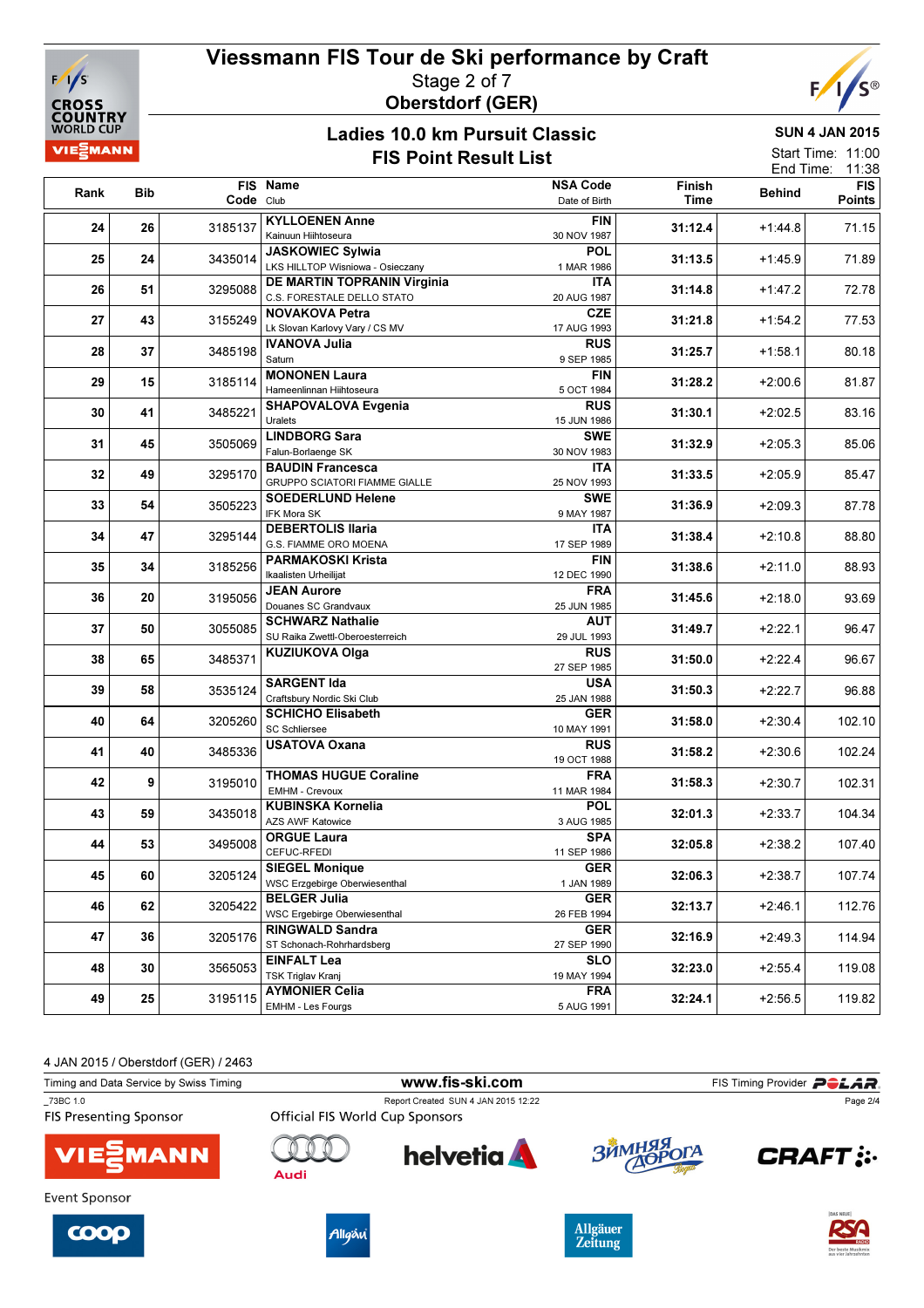

## Viessmann FIS Tour de Ski performance by Craft Stage 2 of 7 Oberstdorf (GER)



### Ladies 10.0 km Pursuit Classic FIS Point Result List

SUN 4 JAN 2015

| Start Time: 11:00 |       |
|-------------------|-------|
| End Time:         | 11:38 |

| Rank | <b>Bib</b> | Code Club     | FIS Name                        | <b>NSA Code</b><br>Date of Birth | Finish<br>Time | <b>Behind</b> | <b>FIS</b><br><b>Points</b> |
|------|------------|---------------|---------------------------------|----------------------------------|----------------|---------------|-----------------------------|
| 50   | 22         | 1365857       | <b>RANDALL Kikkan</b>           | <b>USA</b>                       | 32:25.8        | $+2:58.2$     | 120.98                      |
|      |            |               | APU Nordic Ski Center           | 31 DEC 1982                      |                |               |                             |
| 51   | 46         | 3295237       | <b>STUERZ Giulia</b>            | <b>ITA</b>                       | 32:30.2        | $+3:02.6$     | 123.96                      |
|      |            |               | G.S. FIAMME ORO MOENA           | 20 JUN 1993                      |                |               |                             |
| 52   | 35         | 3205225       | <b>ANGER Lucia</b>              | <b>GER</b>                       | 32:38.8        | $+3:11.2$     | 129.80                      |
|      |            |               | SC Oberstdorf                   | 26 JAN 1991                      |                |               |                             |
| 53   | 31         | 3205224       | <b>KOLB Hanna</b>               | <b>GER</b>                       | 32:43.8        | $+3:16.2$     | 133.20                      |
|      |            |               | <b>TSV Buchenberg</b>           | 21 AUG 1991                      |                |               |                             |
| 54   | 44         | 3535304       | <b>CALDWELL Sophie</b>          | <b>USA</b>                       | 32:55.7        | $+3:28.1$     | 141.28                      |
|      |            |               | <b>Stratton Mountain School</b> | 22 MAR 1990                      |                |               |                             |
| 55   | 63         | 3485849       | <b>NECHAEVSKAYA Anna</b>        | <b>RUS</b>                       | 32:57.1        | $+3:29.5$     | 142.23                      |
|      |            |               |                                 | 21 AUG 1991                      |                |               |                             |
| 56   | 56         | 3205403       | <b>CARL Victoria</b>            | <b>GER</b>                       | 33:03.1        | $+3:35.5$     | 146.30                      |
|      |            |               | <b>SCM Zella-Mehlis</b>         | 31 JUL 1995                      |                |               |                             |
| 57   | 12         | 3565034       | <b>CEBASEK Alenka</b>           | <b>SLO</b>                       | 33:13.7        | $+3:46.1$     | 153.50                      |
|      |            |               | <b>TSK Bled</b>                 | 24 APR 1989                      |                |               |                             |
| 58   |            | 61<br>3505096 | <b>GRAEFNINGS Maria</b>         | <b>SWE</b>                       | 33:14.9        | $+3:47.3$     | 154.31                      |
|      |            |               | Falun Borlaenge SK              | 29 OCT 1985                      |                |               |                             |
| 59   | 39         | 3485888       | <b>SHUNIAEVA Nadezhda</b>       | <b>RUS</b>                       | 33:15.6        | $+3:48.0$     | 154.79                      |
|      |            |               |                                 | 11 NOV 1993                      |                |               |                             |
| 60   | 14         | 3535410       | <b>DIGGINS Jessica</b>          | <b>USA</b>                       | 33:21.9        | $+3:54.3$     | 159.06                      |
|      |            |               | <b>Stratton Mountain School</b> | 26 AUG 1991                      |                |               |                             |
| 61   | 52         |               | <b>VAN DER GRAAFF Laurien</b>   | SUI                              |                |               |                             |
|      |            | 3515087       | <b>TG Hütten</b>                | 14 OCT 1987                      | 33:31.4        | $+4:03.8$     | 165.51                      |
|      | 68         |               | <b>GIMMLER Laura</b>            | <b>GER</b>                       |                |               |                             |
| 62   |            | 3205305       | <b>SC Oberstdorf</b>            | 5 DEC 1993                       | 34:08.7        | $+4:41.1$     | 190.84                      |
|      |            |               | <b>WOLF Eva</b>                 | <b>GER</b>                       |                |               |                             |
| 63   | 67         | 3205283       | SV Agenbach                     | 14 FEB 1993                      | 34:09.4        | $+4:41.8$     | 191.31                      |
|      |            |               | <b>VUERICH Gaia</b>             | <b>ITA</b>                       |                |               |                             |
| 64   | 55         | 3295167       | C.S. CARABINIERI SEZ. SCI       | 4 JUL 1991                       | 34:30.7        | $+5:03.1$     | 205.77                      |
|      |            |               | <b>VLASOVA Anastasia</b>        | <b>RUS</b>                       |                |               |                             |
| 65   | 66         | 3485753       |                                 | 22 JUN 1992                      | 35:37.8        | $+6:10.2$     | 251.32                      |
|      |            |               | <b>LAURENT Greta</b>            | <b>ITA</b>                       |                |               |                             |
| 66   | 57         | 3295193       | GRUPPO SCIATORI FIAMME GIALLE   | 3 MAY 1992                       | 37:28.2        | $+8:00.6$     | 326.27                      |

|               | 38 | 1220648 | NYSTAD Claudia<br>WSC Erzgebierge Oberwiesenthal | GER<br>1 FEB 1978        |
|---------------|----|---------|--------------------------------------------------|--------------------------|
| Did Not Start |    |         |                                                  |                          |
|               | 19 |         | 3425483 HAGEN Martine Ek                         | <b>NOR</b><br>4 APR 1991 |

| 4 JAN 2015 / Oberstdorf (GER) / 2463      |                                        |                                     |            |                                  |
|-------------------------------------------|----------------------------------------|-------------------------------------|------------|----------------------------------|
| Timing and Data Service by Swiss Timing   |                                        | www.fis-ski.com                     |            | FIS Timing Provider <b>POLAR</b> |
| 73BC 1.0<br><b>FIS Presenting Sponsor</b> | <b>Official FIS World Cup Sponsors</b> | Report Created SUN 4 JAN 2015 12:22 |            | Page 3/4                         |
| <b>VIE EMANN</b>                          | Audi                                   | <b>helvetia</b>                     | ЗЙМНЯЯ ОГА | <b>CRAFT: :-</b>                 |
| Event Sponsor                             |                                        |                                     |            |                                  |